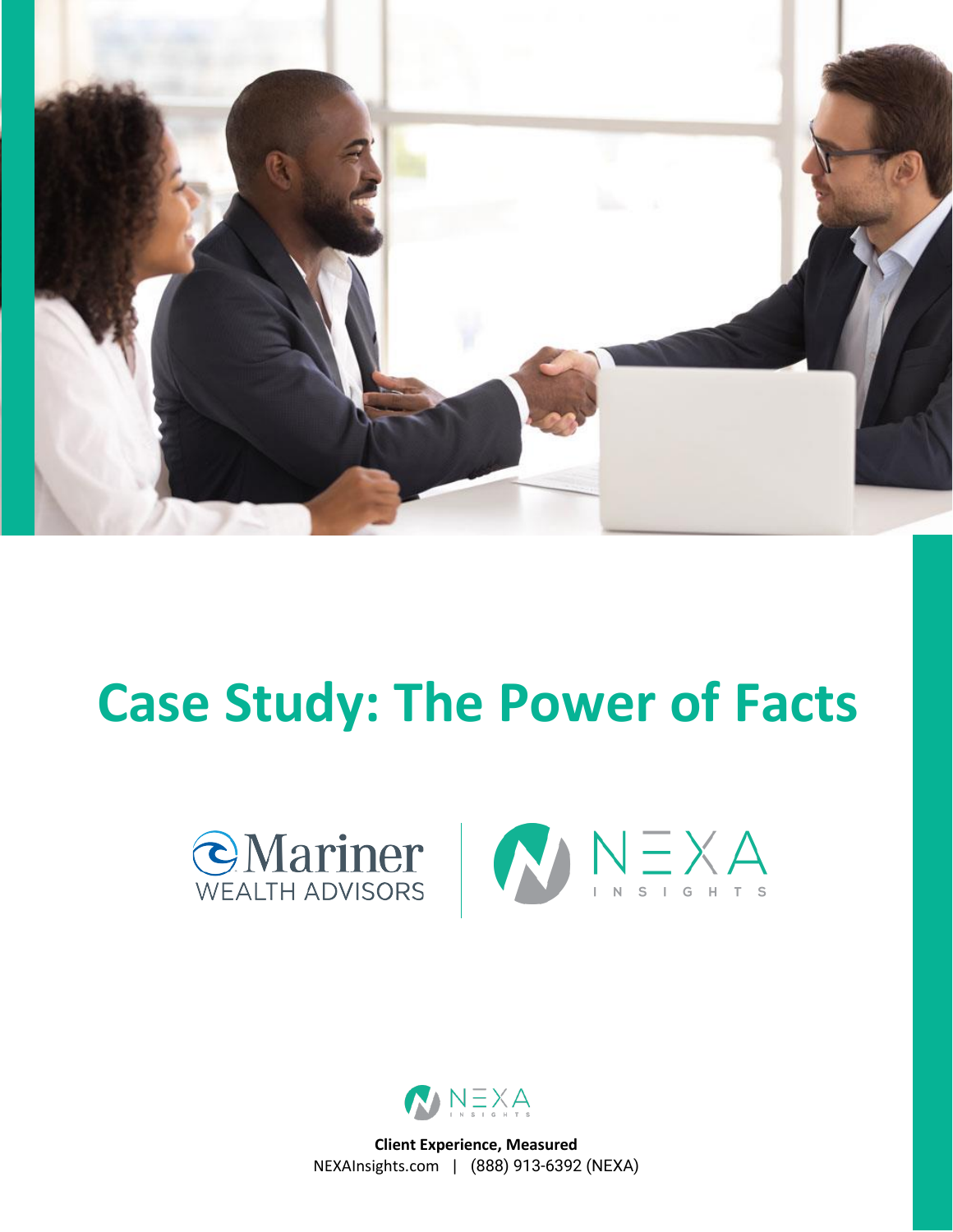#### **A Personal Note from Chris Manker**

At NEXA Insights, we believe that client surveys can become your superpower, providing you with data that confirms where your firm excels, reveals where there is opportunity, and shows how you compare to your competitors. The reality is that many successful advisory firms operate blindly – without these important metrics. Maybe they've done a client survey in the past and had mixed results or maybe they feel like they have a "good enough sense" of how they are doing.

#### **At NEXA, our goal is to elevate your business with actionable insights. We can help you:**

- Identify at-risk clients
- Discover new opportunities
- Define your referral pipeline
- Increase client engagement
- Evaluate service models
- Benchmark against other advisory firms
- See where additional training and support may be needed

Our recent work with Mariner Wealth Advisors, a national wealth advisory firm with offices across the U.S., highlights the benefit of getting the facts and putting them to work for you.



Chris Manker Founder NEXA Insights, LLC NEXAInsights.com (888) 913-6392 (NEXA)

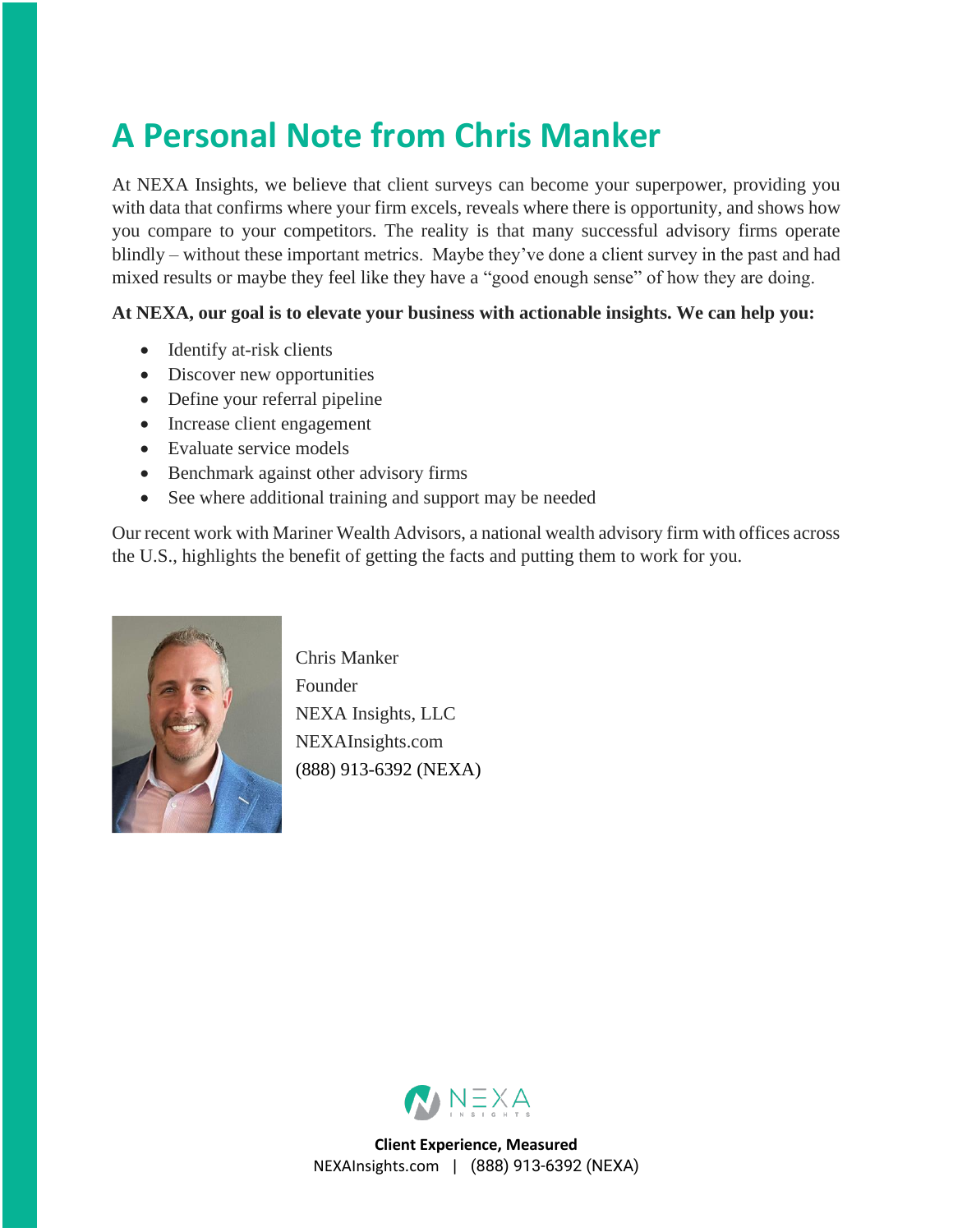### **Why Mariner Wealth Advisors Came to NEXA**

Mariner Wealth Advisors, a nationally-recognized, wealth advisory firm, with 70 offices<sup>1</sup> in the U.S., had a history of high client retention and a solid reputation, but the executive team wanted data to back up what was only anecdotal information prior to the NEXA engagement.

Always looking for new ways to grow and improve, Mariner Wealth Advisors wanted a better understanding of how their advisors were performing, how engaged their clients were, to reveal potential risks, and discover areas of opportunity. They hired NEXA with the hope we could help connect the dots for them, creating a long-term strategy for increased growth, client satisfaction and retention with our client survey.





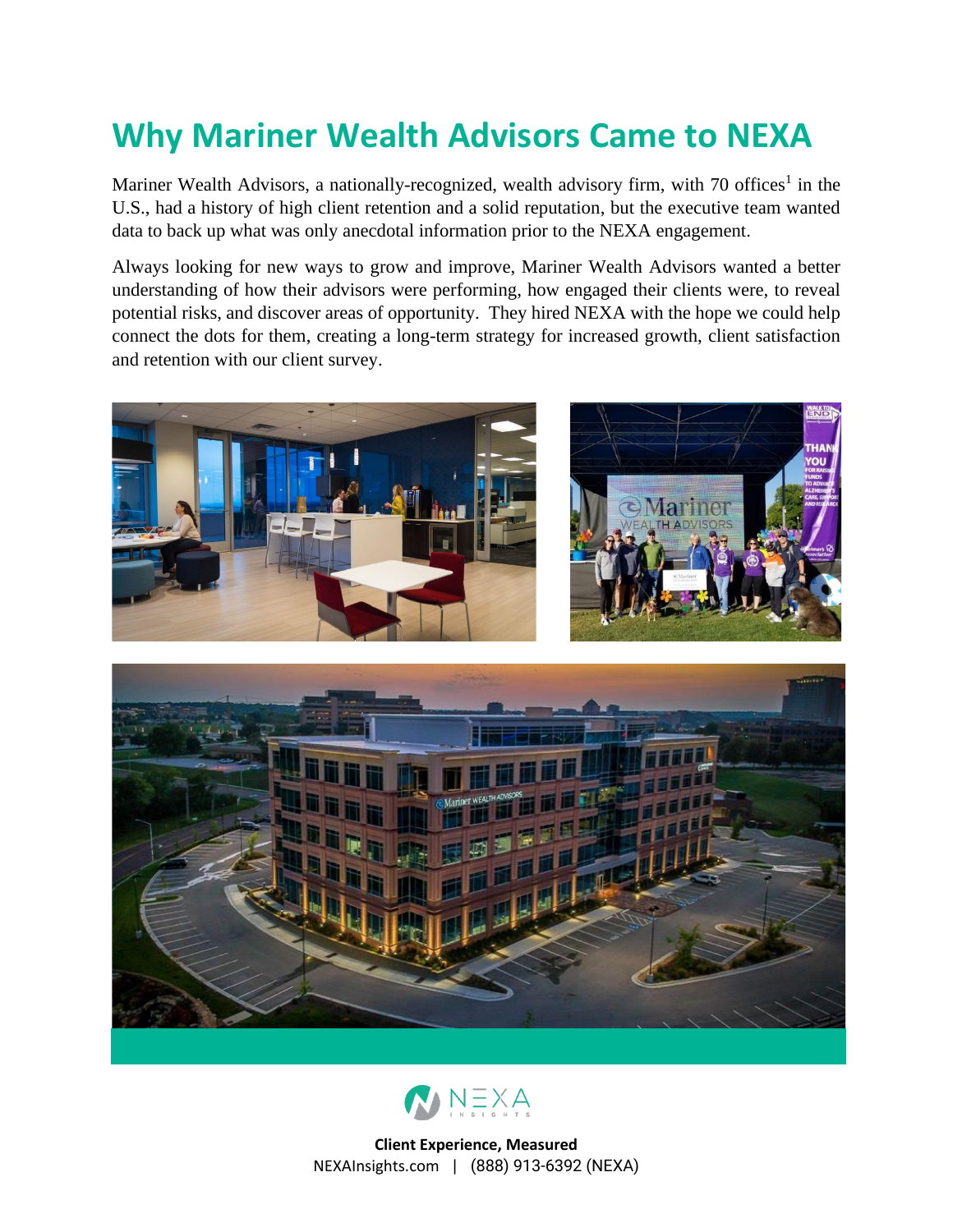#### **What We Did – and What We Uncovered**

The NEXA platform is focused on measuring the client experience for advisory firms who are serious about understanding current realities and future opportunities.

Our "took less than a workday" survey implementation allowed Mariner Wealth Advisors to get into the field quickly. They started by customizing their survey, pulling from our proven library of survey questions and adding some of their own. NEXA's nuanced wording and question order ensured that the survey would not "lead" the client and thus skew the results. Instead, the 16 question survey focused on helping Mariner Wealth Advisors:



**Increase Client Engagement** – The data provided from the survey helped direct Mariner Wealth Advisors to areas in which they could further dial-in engagement with clients.



**Evaluate Service Models** – The firm learned what services were valued by clients, what clients would like to see in the future, and which services needed better awareness.



**Define Their Referral Pipeline** – The survey revealed additional referral opportunities to help build the Mariner Wealth Advisors pipeline.



**Discover New Opportunities** – The survey helped the firm uncover opportunities for cross-selling, along with possible areas for growth and marketing opportunities.



**Identify At-Risk Clients** – Mariner Wealth Advisors received a list of potentially "atrisk" clients, allowing the servicing advisors the opportunity to reach out and connect to discuss areas for improving the relationship.



**Perform Firmwide Evaluations** – The overall scores from the survey provided confirmation to the extent feedback was positive but also potential opportunities for coaching by firm leadership.



**Facilitate Client Communication** – The survey opened the line of communication with clients, with many asking to answer additional questions or wanting to add to their responses.



**Benchmark Against the Industry** - NEXA was able to provide Mariner Wealth Advisors with their custom, curated benchmarks against the industry – data that they would have been unable to see had they attempted to perform this survey themselves.

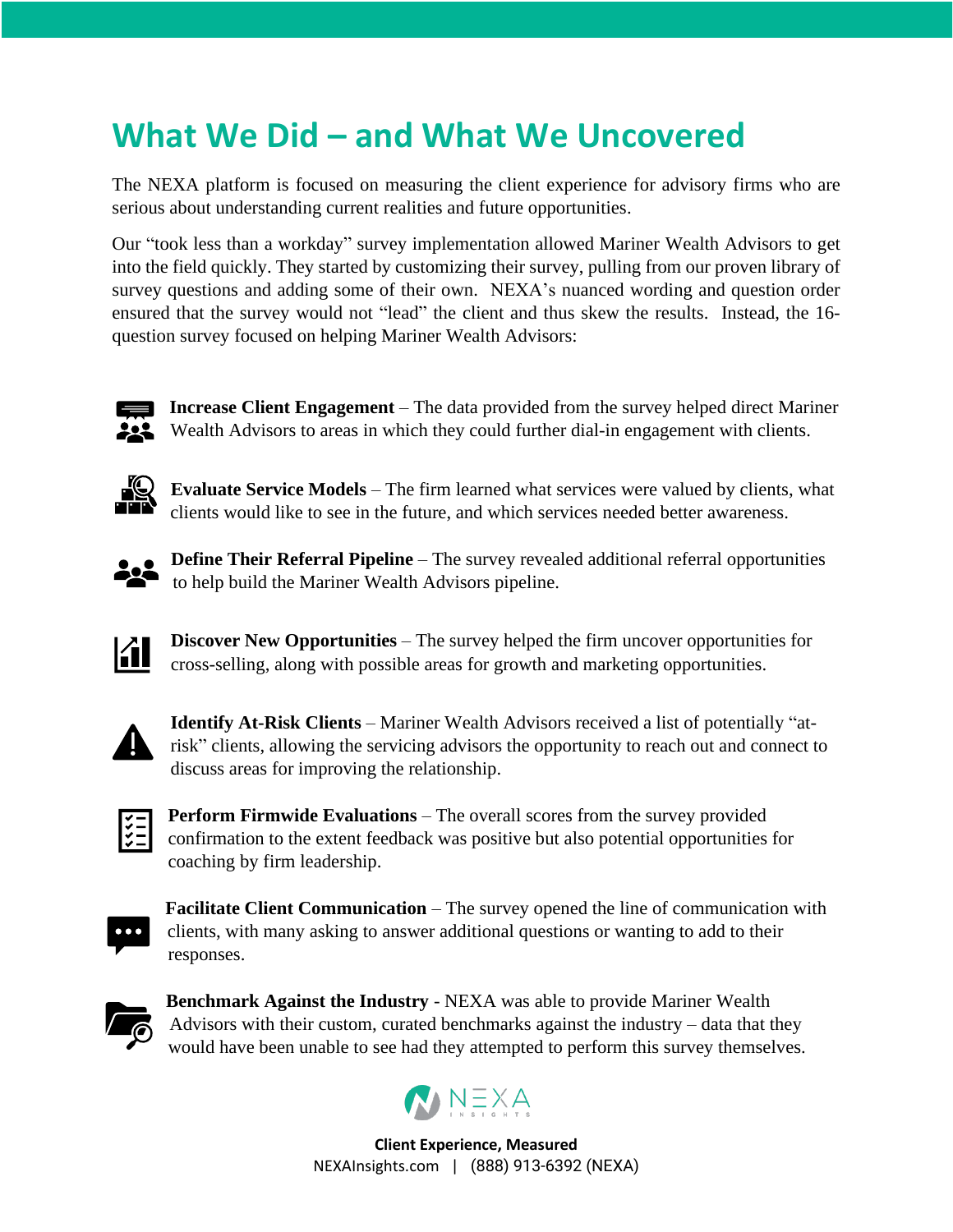## **The Value of the NEXA/Mariner Wealth Advisors Survey**

The survey gave Mariner Wealth Advisors the quantifiable data they needed to create an actionable plan for their advisors, managing directors and regional managing directors. Gone were the days of anecdotal evidence. The firm had the facts to back up their business strategy. The data helped inform where they should spend their efforts, time, and money moving forward, and provided areas of opportunity from sales, marketing, and engagement standpoints.

The NEXA survey also confirmed that Mariner Wealth Advisors clients truly care about their relationship with their wealth advisor and the firm as a whole. Their client survey response rate was well above average – almost 41% of over 13,700 specially-invited clients responded, a high response rate for a campaign of that size, demonstrating high levels of engagement and that their clients have a strong interest in providing feedback.



CHRISTA SPENCER Senior Vice President, Marketing & Communication **Mariner Wealth Advisors**

"For Mariner Wealth Advisors, the survey results confirmed that our clients are interested and find value in the services we offer. It also showed us areas where we have room for improvement. It really translates to just having the facts and then using those facts to formulate or confirm your plan of action.

Through the survey, clients were able to provide referrals if desired which also allowed us to put an ROI on the survey.

In addition, the survey results were invaluable for individual advisors. In looking at the results, they could reflect on what they should continue doing as well as what they should do differently. And most importantly, these results came directly from their existing clients – those are hard facts to dispute.

As part of the process, we involved the regional managing directors and the location managing directors. The survey

allowed them to look at how locations as a whole are doing as well as individual advisors. It made it easy to see if one location had more "at risk" clients, as an example. We would then mesh that data with our internal data for client retention and see if there were any trends. For us, the survey was just the beginning."